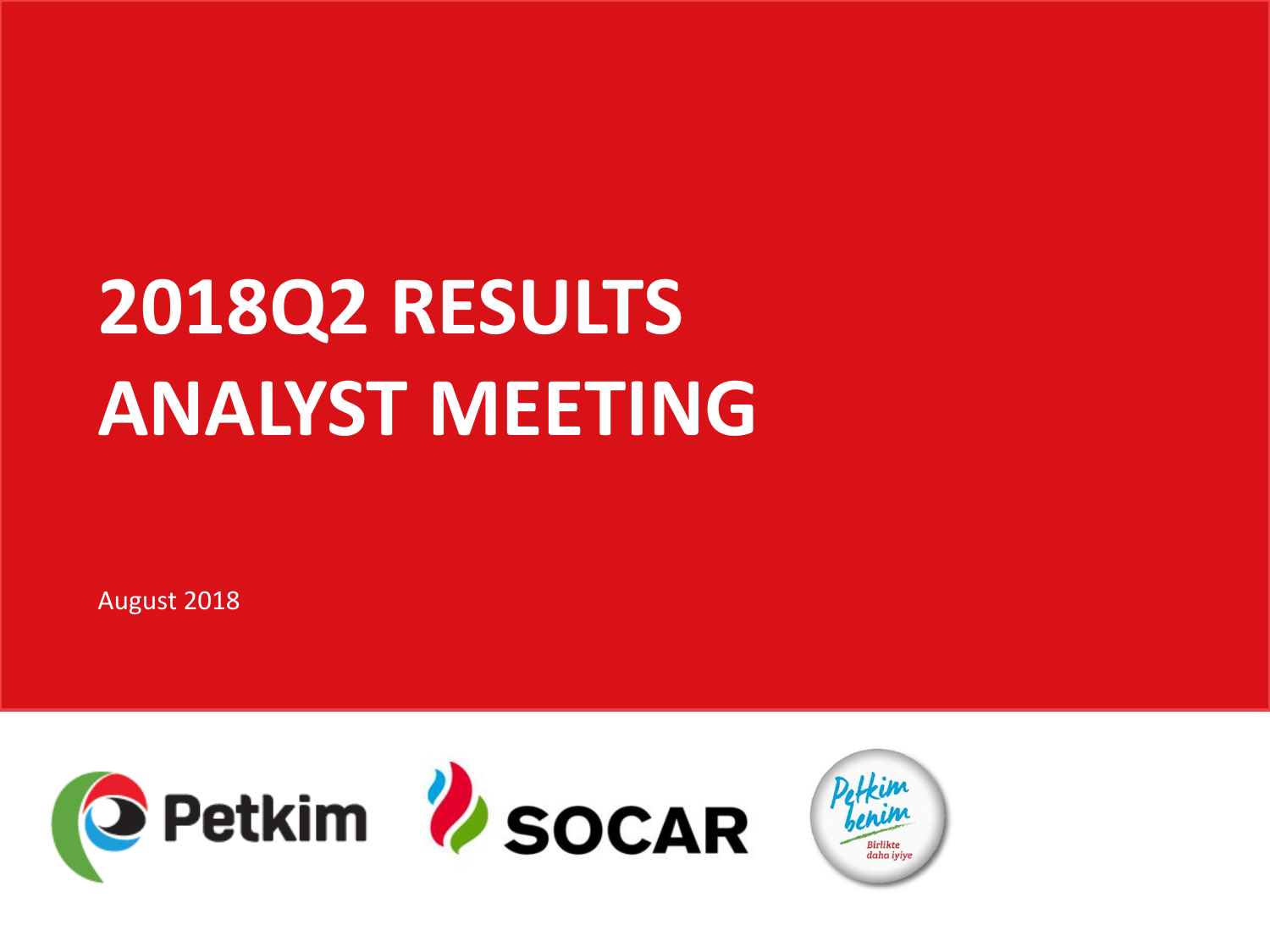## **Petrochemicals product margin has decreased 13% in 2018Q2 compared to first quarter, while crude oil price has increased 12%.**

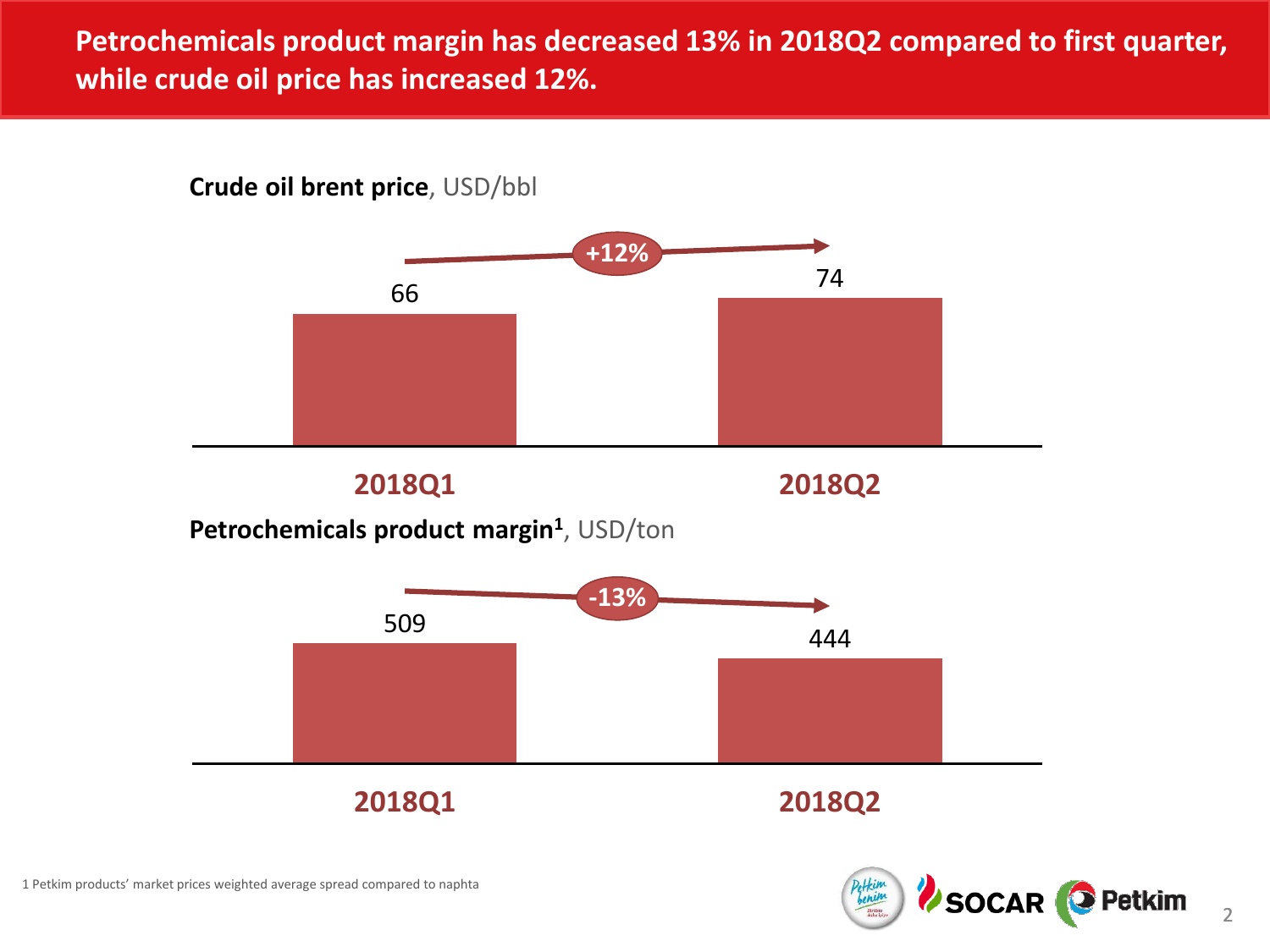**Petkim's impressive performance in 2018 continues with 2018Q2 financials**



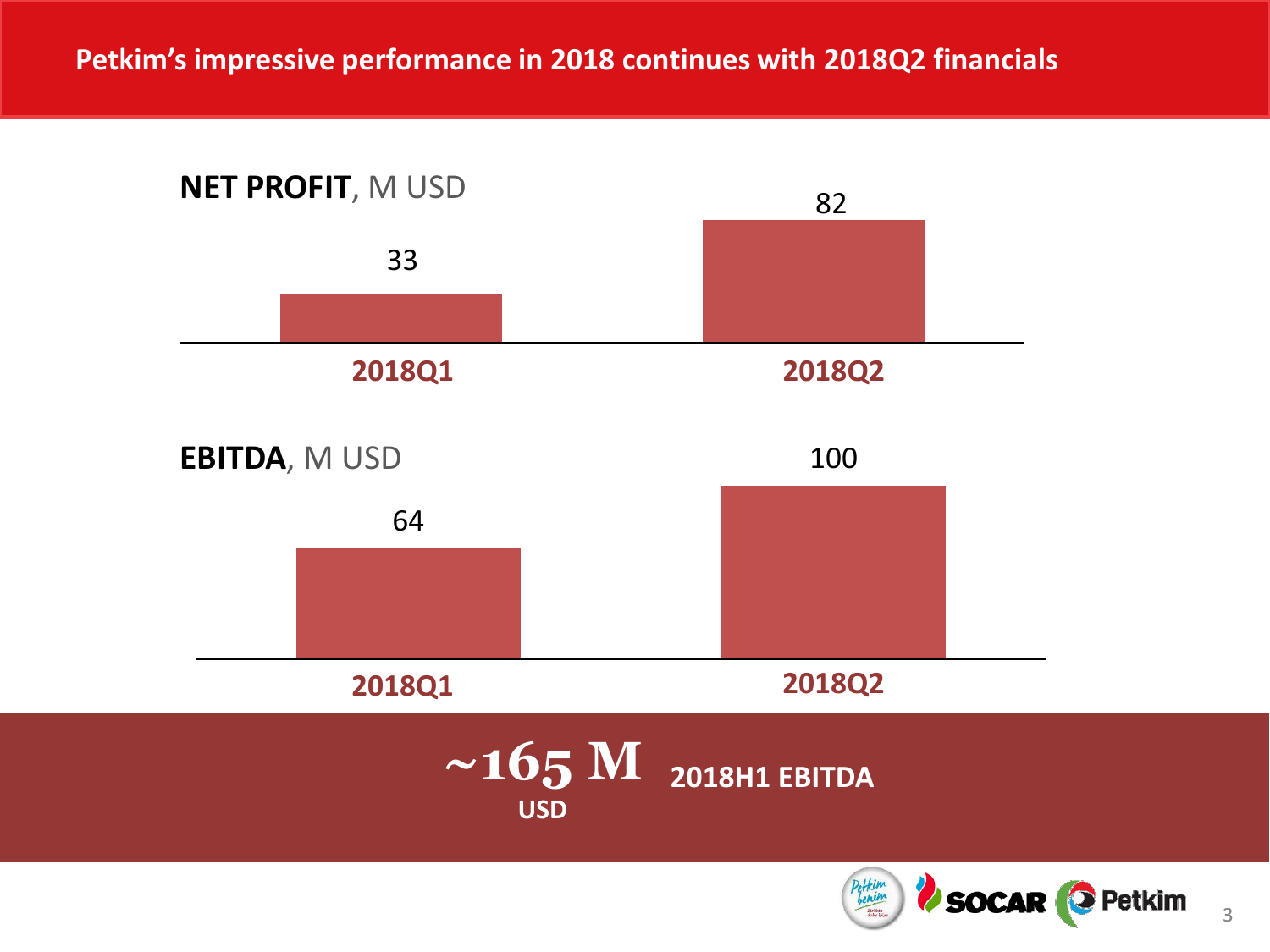**Petkim Benim program and other corporate transformation projects created 23.5M USD EBIT impact in 2018H1 for Petkim**





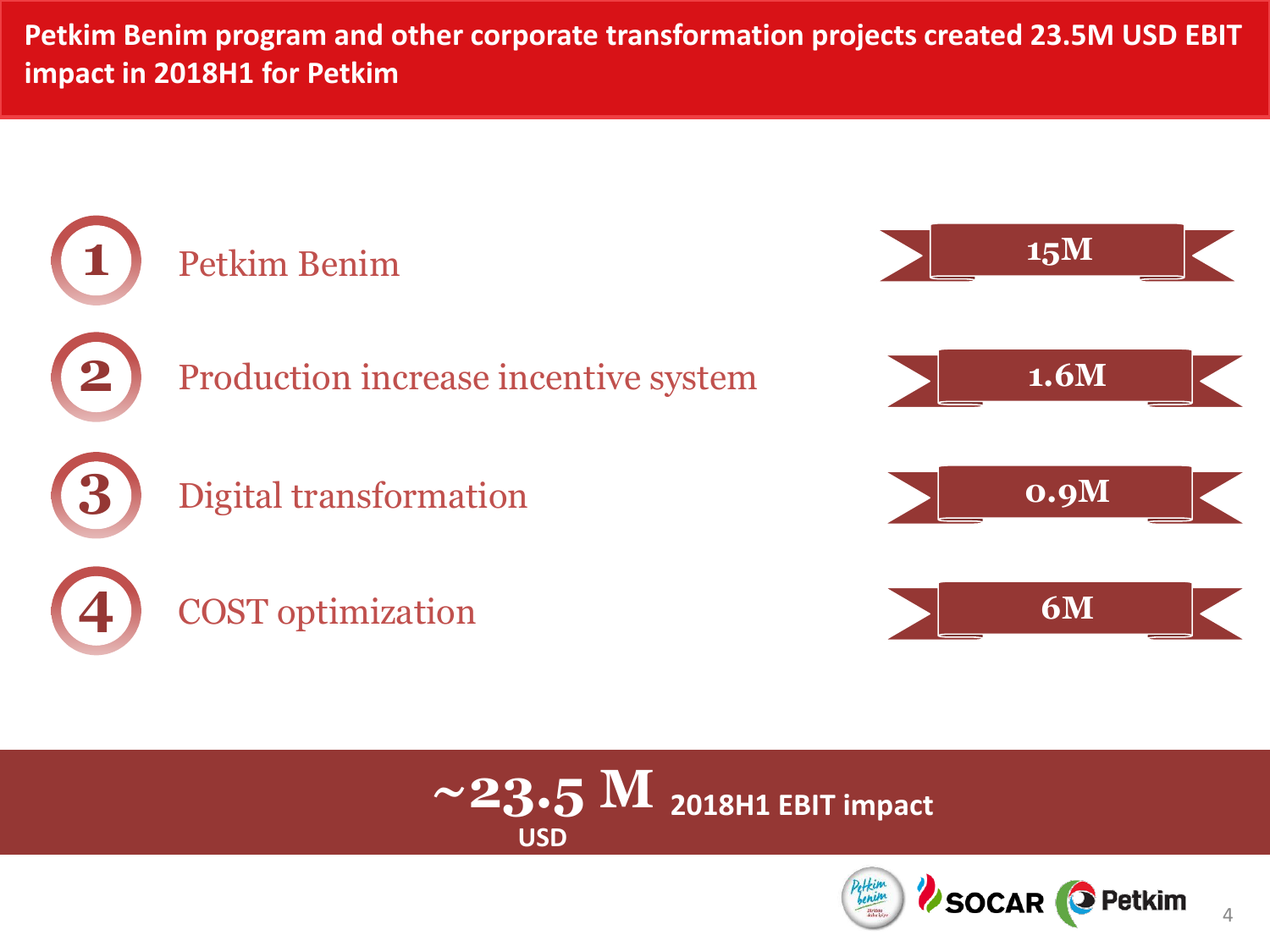**Petkim Benim program consists of 3 main pillars designed to create sustainable impact** 1



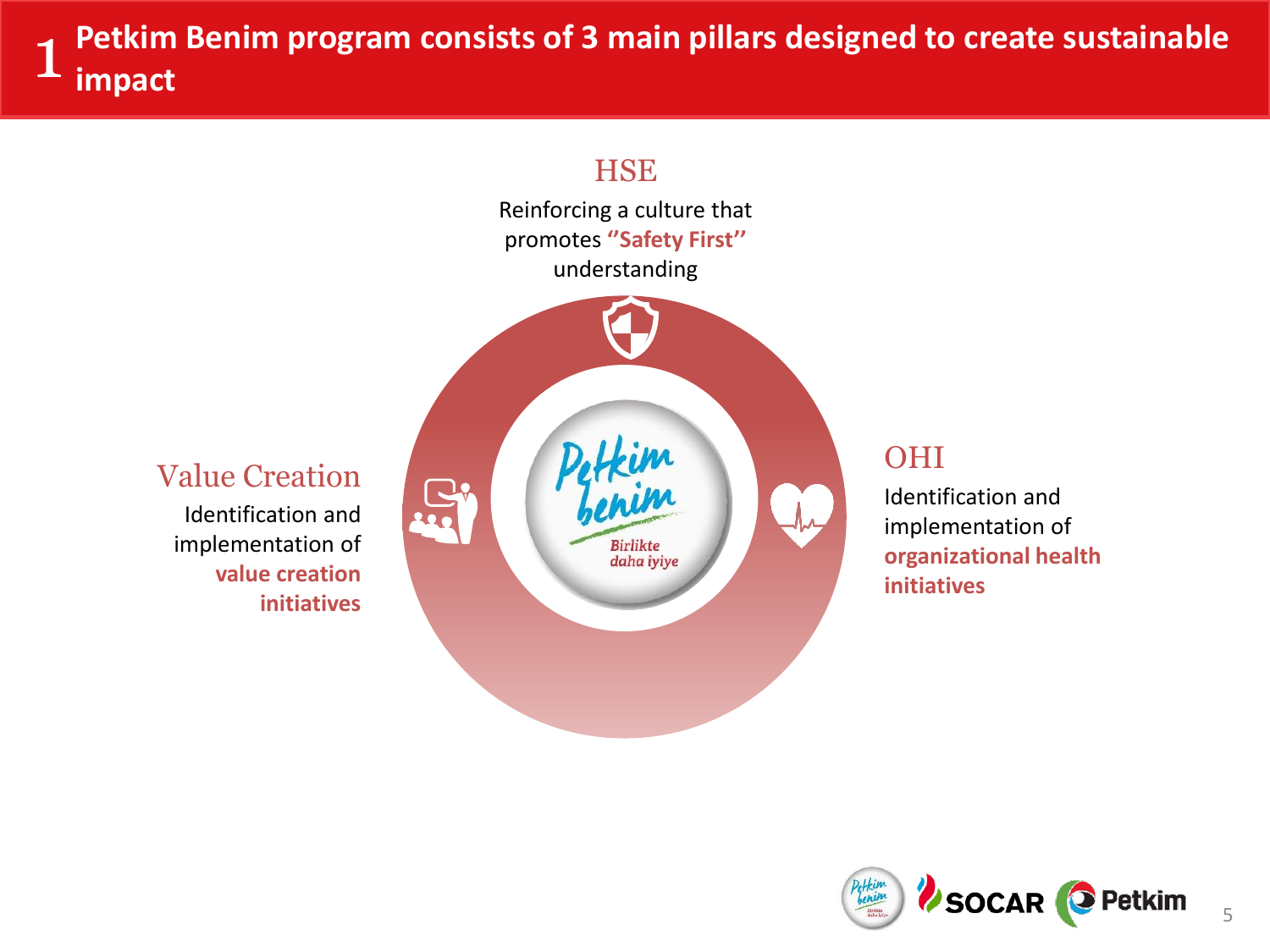**Petkim Benim Value Creation workstream consists of 3 pillars targeting functional excellence** 1

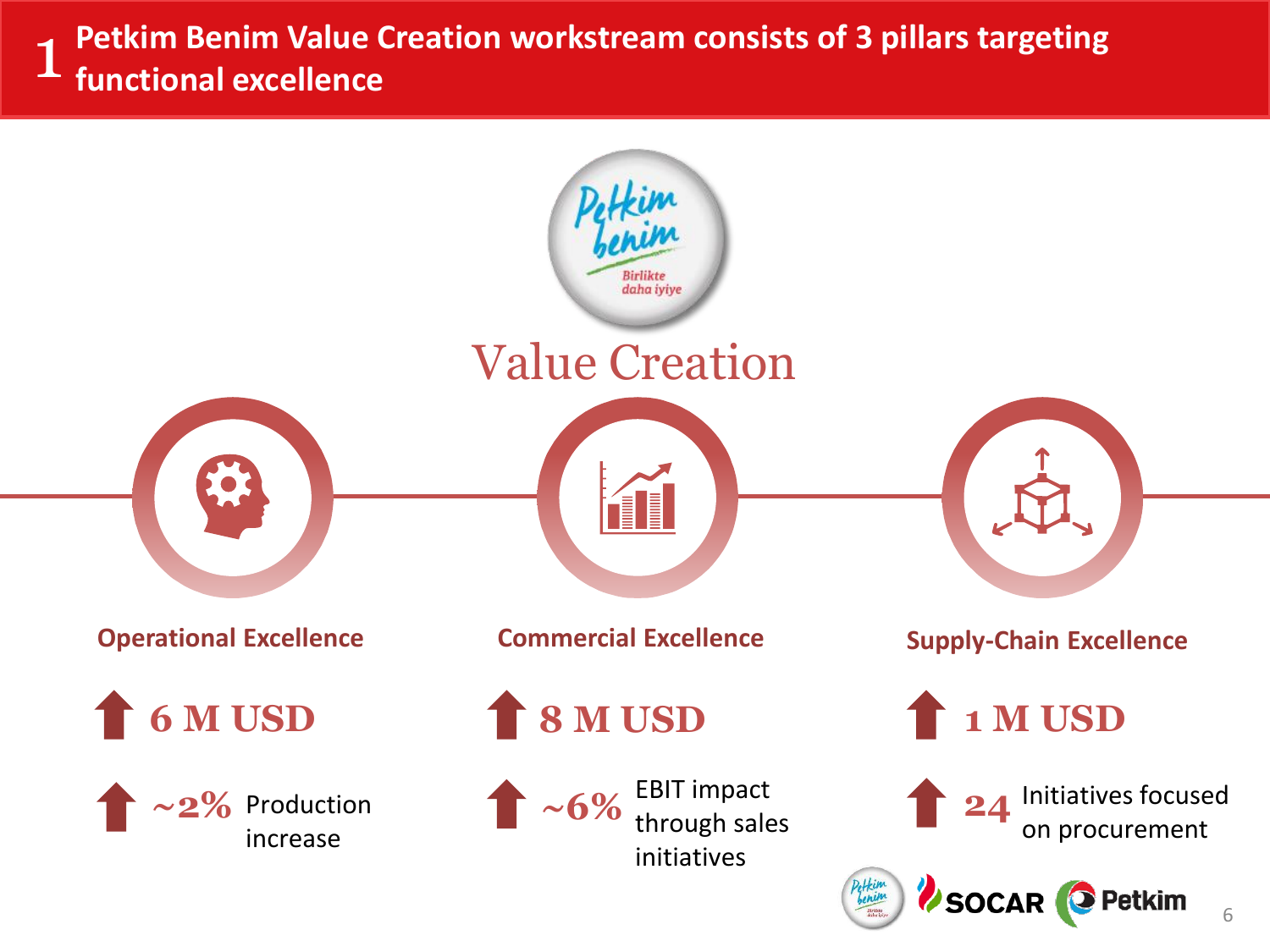#### **Petkim achieved significant decrease in accident levels by applying very high HSE standards on its every project** 1

**Lost time injury frequency**, # of accidents per million hours worked



SOCAR **Petkim** 

7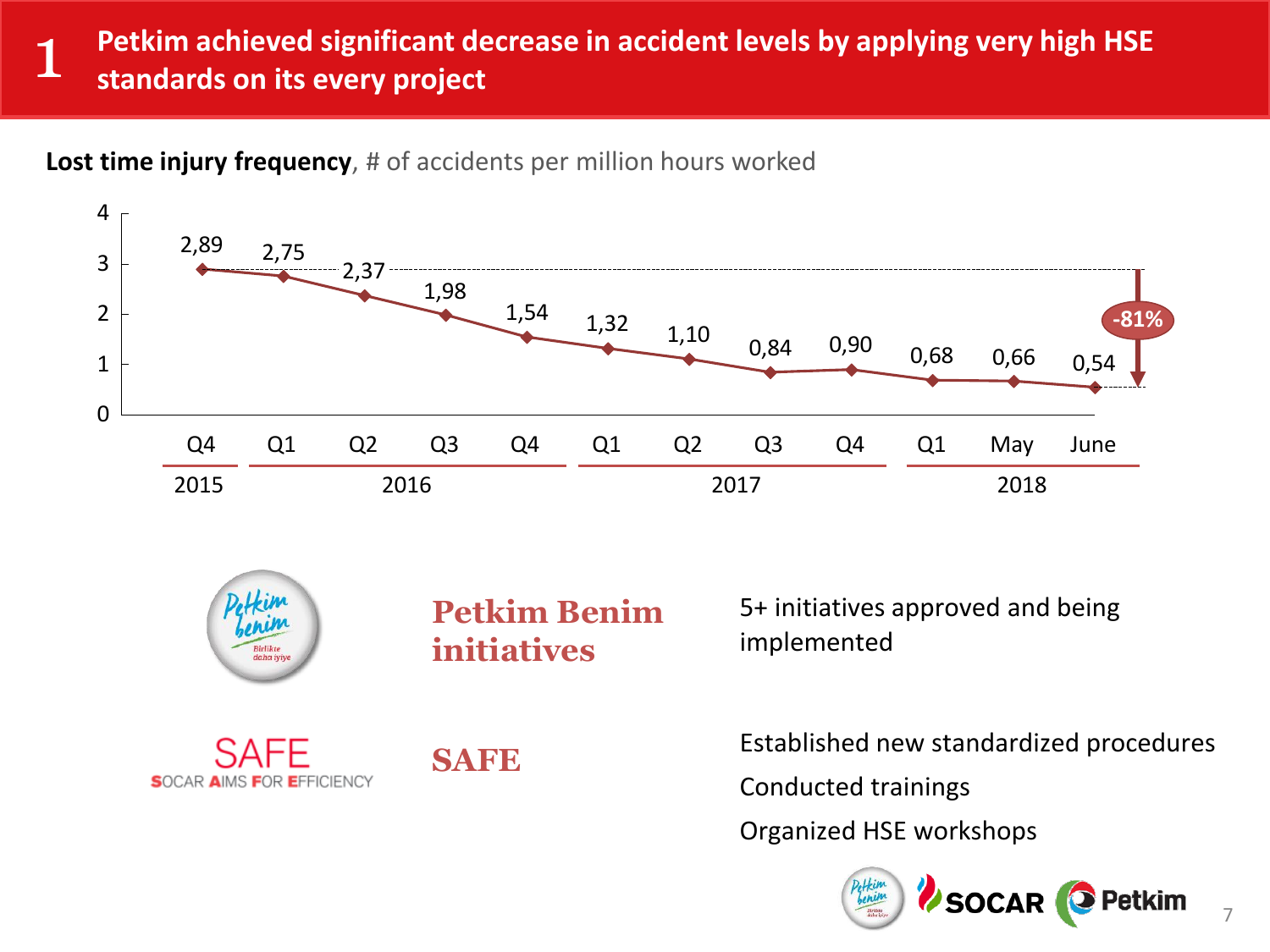**With the new Production Increase Incentives Initiative, Petkim achieved production** 2**increase while still complying to its high HSE standards**

#### **Pilot quarter results;**

**April 16th – June 30th (76 days)**

**Total production**; '000 tons



SAFF **SOCAR AIMS FOR EFFICIENCY** 

All production related projects are implemented according to high HSE standards

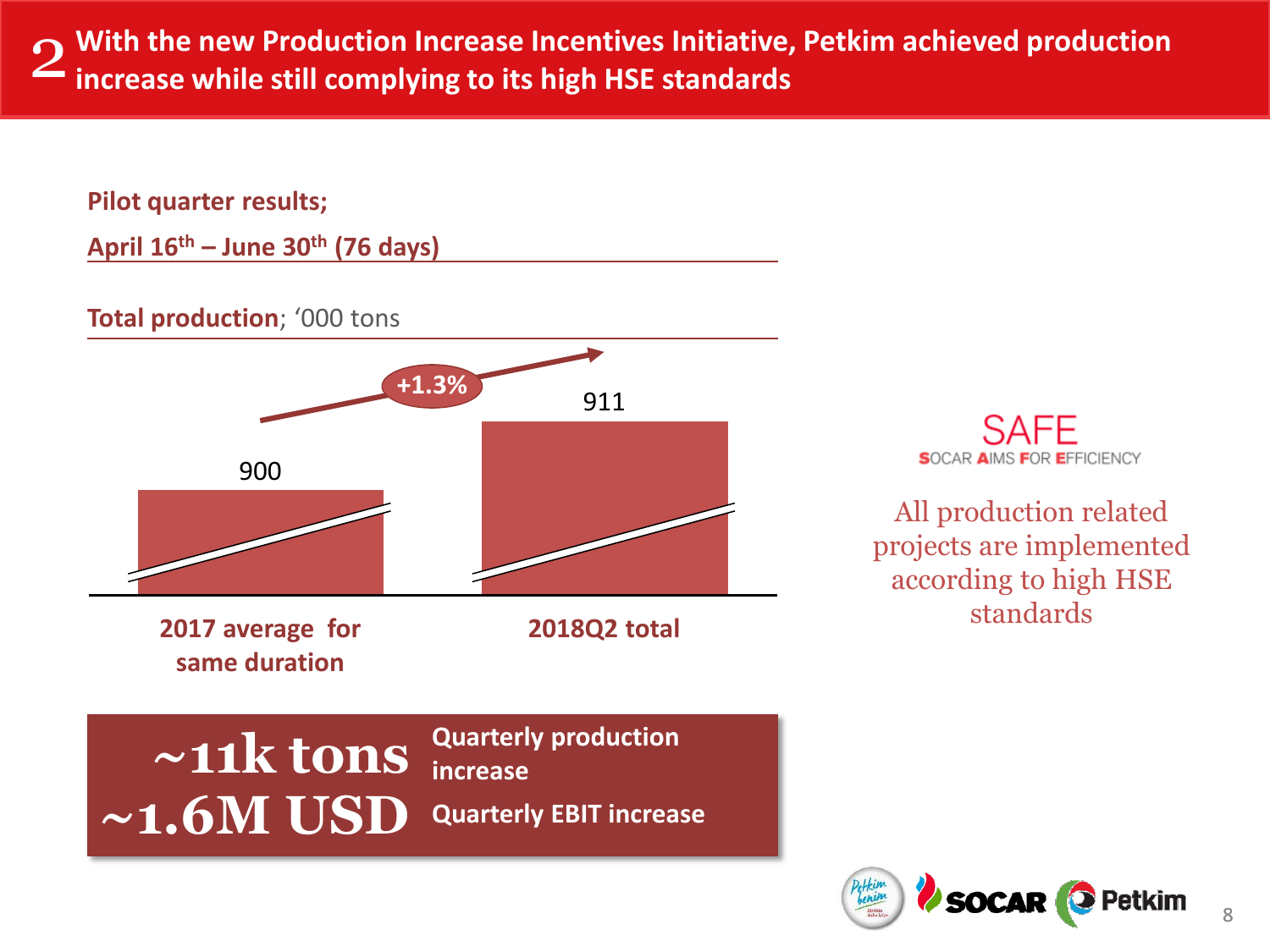**Furnace optimization model of Ethylene Plant developed by Petkim engineers became the first important project of digital transformation** 



**With limited implementation on the start-up phase**

**942k USD Net EBITDA increase**

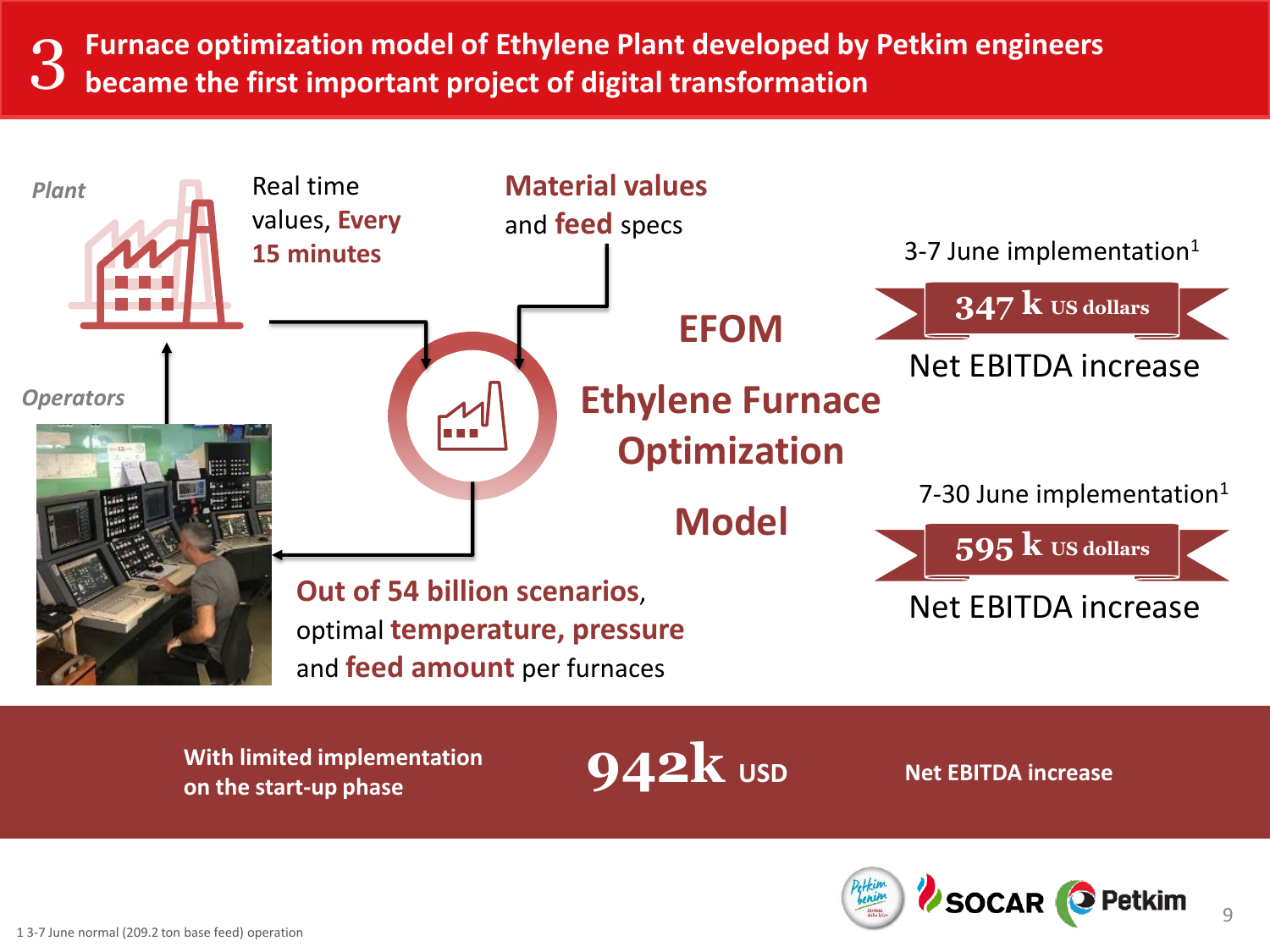# **Working Capital Optimization**



**Zero Based Budgeting**

**Unit Cost Optimization**

# $\sim$  6M USD Realized in 2018H1

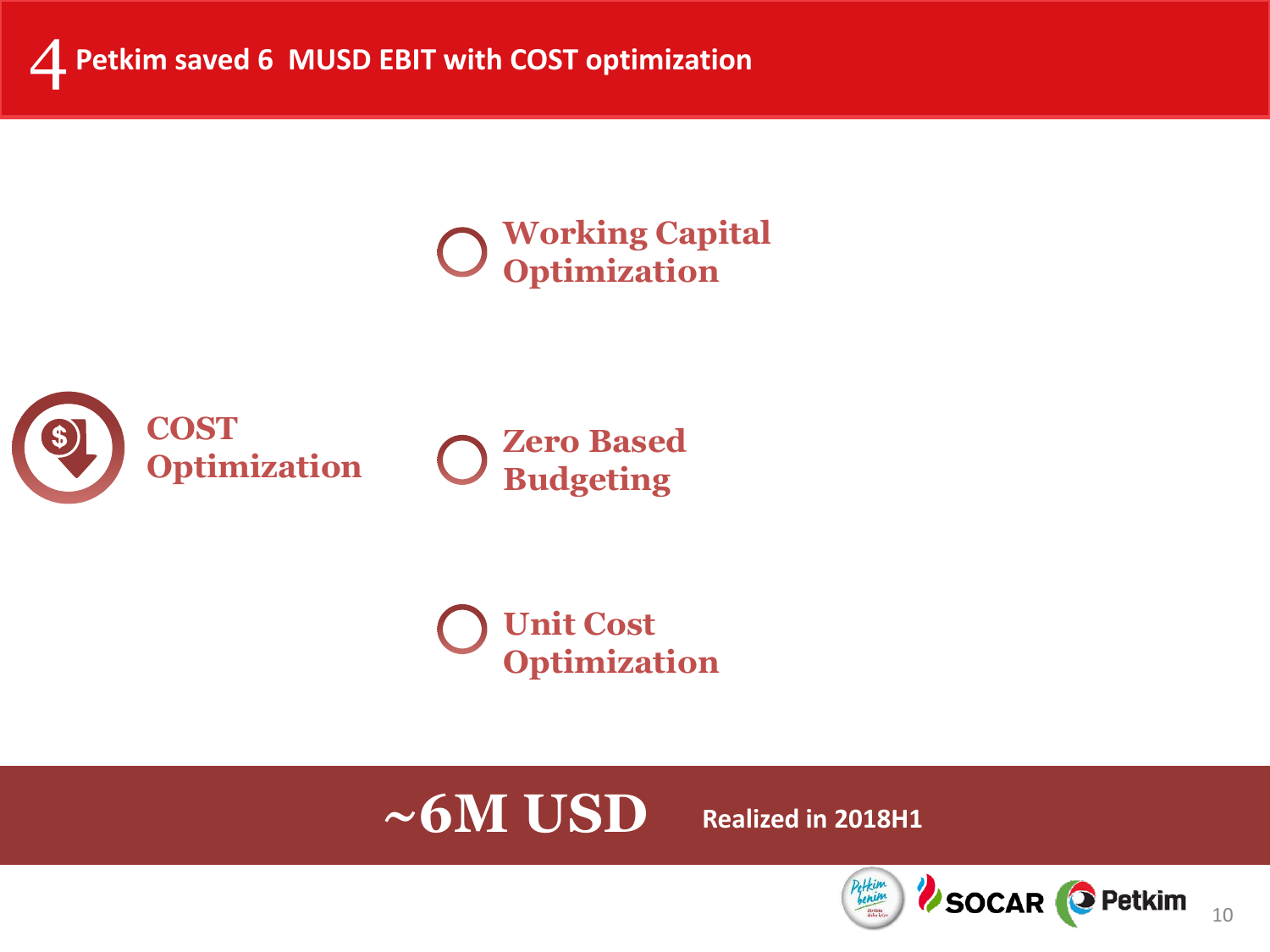**Petkim is creating partnerships with world's leading research institutes to develop and leverage cutting edge technologies**





**Process optimization**

**Catalyst optimization**

**Instrumentation and controls**









**Prediction of repetitive failures**

**Production of value-added materials**

**Development of polymer derivatives**

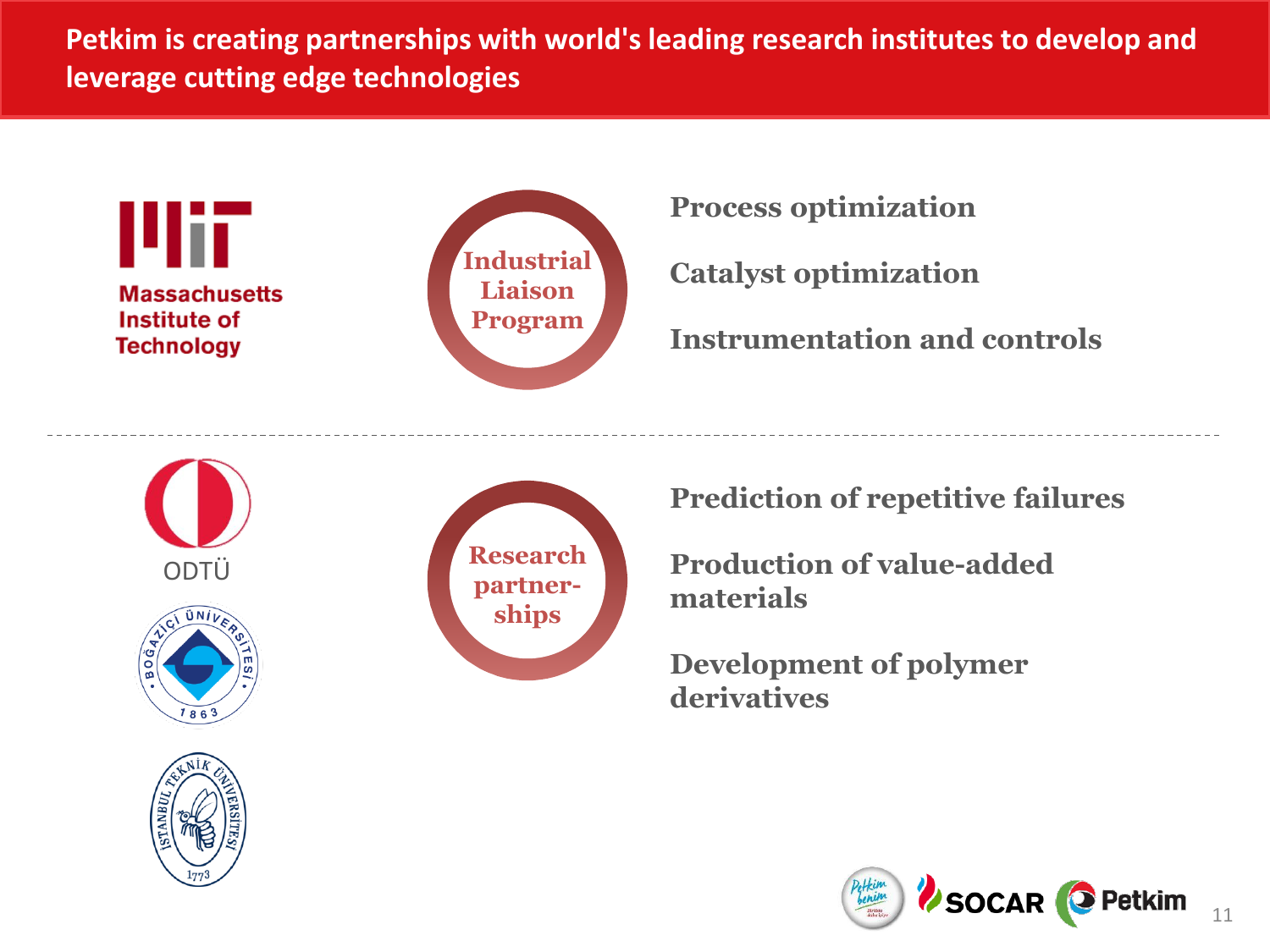We welcome your questions, comments and suggestions. Our corporate headquarters office address is:

Petkim Petrochemical Holding Corp. PO. Box.12 Aliağa, 35800 İzmir/ TURKEY

To contact us with respect to shareholding relations for individual and corporate investors, please call directly or send an e-mail to:

Semih ATALAY

SOCAR Turkey Investor Relations Manager

Phone: +90 (212) 305 0142 Email: semih.atalay@socar.com.tr Mustafa ÇAĞATAY

PETKIM IR Manager

Phone: +90 (232) 616 12 40 ext.2501 Email: mcagatay@petkim.com.tr

Also, please visit our web site at <u>www.petkim.com.tr</u> for further information and queries.